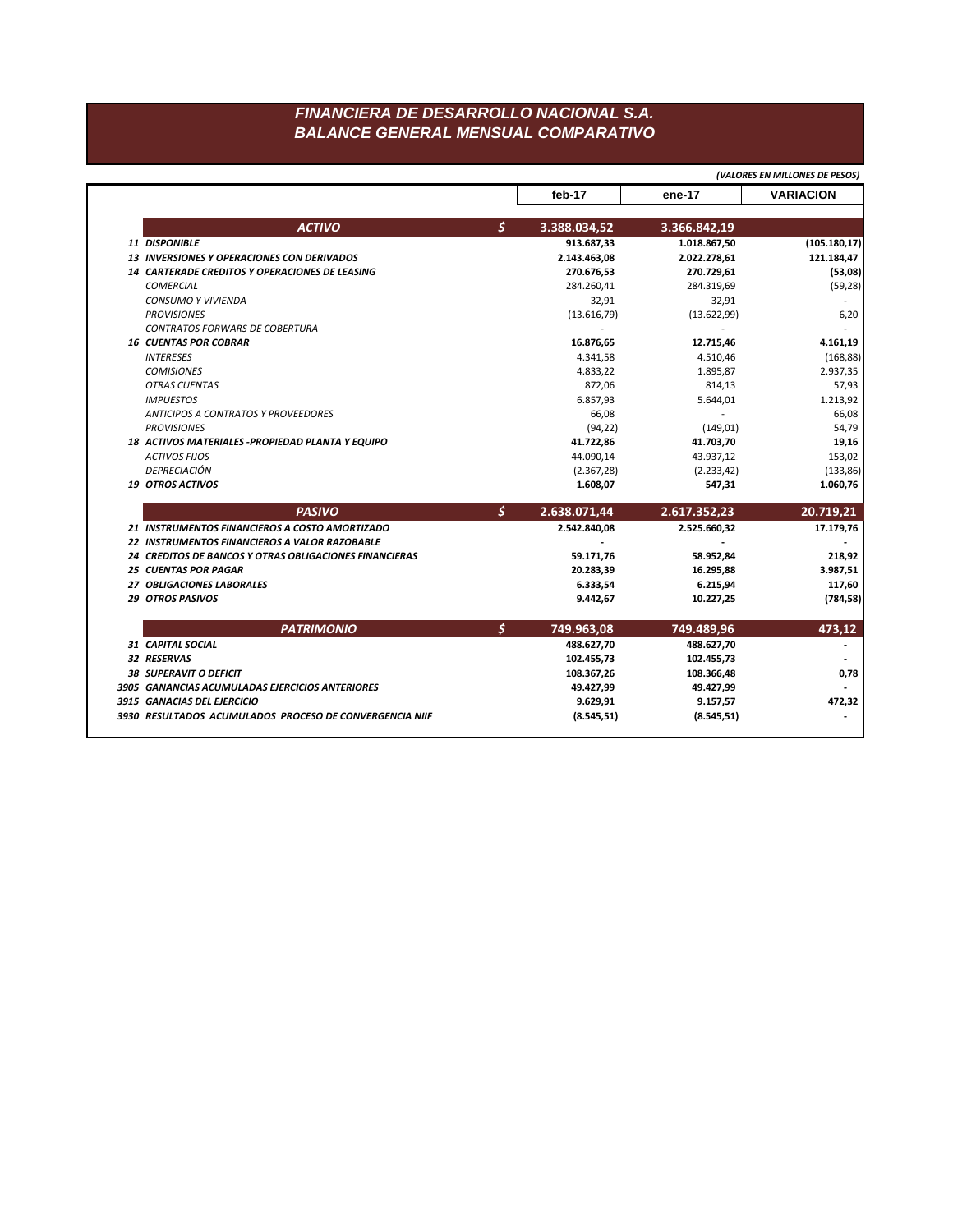## FINANCIERA DE DESARROLLO NACIONAL S.A. ESTADO DE RESULTADO COMPARATIVO

|  |                                                                                             |                                       | (VALORES EN MILLONES DE PESOS)             |                             |  |  |  |
|--|---------------------------------------------------------------------------------------------|---------------------------------------|--------------------------------------------|-----------------------------|--|--|--|
|  |                                                                                             | A Feb-17                              | A Ene-17                                   | <b>VARIACION</b>            |  |  |  |
|  |                                                                                             |                                       |                                            |                             |  |  |  |
|  | \$<br><b>INGRESOS</b>                                                                       | 61.066,35                             | 36.033,68                                  | 25.032,66                   |  |  |  |
|  | <b>OPERACIONALES</b>                                                                        | 61.066,35                             | 36.033,68                                  | 25.032,66                   |  |  |  |
|  | 4102 INGRESOS FINANCIEROS CARTERA                                                           | 4.861,42                              | 2.293,01                                   | 2.568,41                    |  |  |  |
|  | 4103 INTERESES                                                                              | 12.839,77                             | 6.846,49                                   | 5.993,29                    |  |  |  |
|  | 4104 INGRESOS FINANCIEROS INVERSIONES                                                       | $\sim$                                | $\blacksquare$                             |                             |  |  |  |
|  | 4107 VALORACIÓN DE INVERSIONES A VALOR RAZONABLE                                            | 33.343,22                             | 21.863,96                                  | 11.479,25                   |  |  |  |
|  | 4108 VALORACIÓN DE INVERSIONES A VALOR RAZONABLE                                            | 156,15                                | 128,17                                     | 27,98                       |  |  |  |
|  | 4115 COMISIONES Y/O HONORARIOS                                                              | 6.890,71                              | 2.474,42                                   | 4.416,29                    |  |  |  |
|  | 4125 POR VENTA DE INVERSIONES                                                               | 276,46                                | 181,68                                     | 94,79                       |  |  |  |
|  | 4135 CAMBIOS<br>4139 VALORACION DE DERIVADOS DE COBERTURA                                   | 1.651,51                              | 1.594,90                                   | 56,61                       |  |  |  |
|  |                                                                                             | 762,42                                | 642,22                                     | 120,20                      |  |  |  |
|  | 4140 DIVIDENDOS Y PARTICIPACIONES                                                           | $\overline{\phantom{a}}$              | $\overline{\phantom{0}}$<br>$\blacksquare$ |                             |  |  |  |
|  | 4145 ARRENDAMIENTOS<br>4195 DIVERSOS                                                        | 70,20<br>108,05                       |                                            | 70,20                       |  |  |  |
|  | 4198 RECUPERACIONES DETERIORO (PROVISIÓN)                                                   | 106,44                                | 3,28<br>5,56                               | 104,76<br>100,88            |  |  |  |
|  |                                                                                             |                                       |                                            |                             |  |  |  |
|  | 42 NO OPERACIONALES                                                                         |                                       |                                            | $\blacksquare$              |  |  |  |
|  | \$<br><b>EGRESOS</b>                                                                        | 51.436,44                             | 26.876,11                                  | 23.050,32                   |  |  |  |
|  |                                                                                             |                                       |                                            |                             |  |  |  |
|  | 5103 INTERESE CREDITOS CON BANCOS<br>5104 FINANCIEROS POR OPERACIONES DEL MERCADO MONETARIO | 450,28                                | 237,53                                     | 212,74                      |  |  |  |
|  | 5107 POR VALORACIÓN A COSTO AMORTIZADO DE INVERSIONES                                       | 37.144,42<br>$\overline{\phantom{a}}$ | 19.938,32<br>$\blacksquare$                | 17.206,10<br>$\overline{a}$ |  |  |  |
|  |                                                                                             |                                       |                                            |                             |  |  |  |
|  | 5108 VALORACION DE INVERSIONES A VALOR RAZONABLE<br>5115 COMISIONES                         | 59,16                                 | 38,49                                      | 20,67                       |  |  |  |
|  | 5118 LEGALES                                                                                | 352,25                                | 262,19                                     | 90,06<br>$\overline{a}$     |  |  |  |
|  | 5120 BENEFICIOS A EMPLEADOS                                                                 | 3,72                                  | 3,72                                       | 1.908,79                    |  |  |  |
|  | 5125 POR VENTA DE INVERSIONES                                                               | 3.504,57                              | 1.595,77                                   | 193,92                      |  |  |  |
|  | 5130 HONORARIOS                                                                             | 226,65<br>2.261,00                    | 32,73<br>332,74                            | 1.928,26                    |  |  |  |
|  | 5135 CAMBIOS                                                                                | 3.181,56                              | 3.082,73                                   | 98,83                       |  |  |  |
|  | 5139 POR VALORIACION DE DERIVADOS DE COBERTURA                                              | $\overline{\phantom{a}}$              | $\overline{\phantom{a}}$                   | $\overline{\phantom{a}}$    |  |  |  |
|  | 5140 IMPUESTOS Y TASAS                                                                      | 381,21                                | 216,05                                     | 165,16                      |  |  |  |
|  | 5145 ARRENDAMIENTOS                                                                         | 5,98                                  | 2,53                                       | 3,46                        |  |  |  |
|  | 5150 CONTRIBUCIONES, AFILIASIONES Y TRANSF                                                  | 128,31                                | $\overline{\phantom{a}}$                   | 128,31                      |  |  |  |
|  | 5155 SEGUROS                                                                                | 153,60                                | 76,11                                      | 77,49                       |  |  |  |
|  | 5160 MANTENIMIENTO Y REPARACIONES                                                           | 149,34                                | 54,35                                      | 94,99                       |  |  |  |
|  | 5165 ADECUACION E INSTALACION                                                               | 53,82                                 | $\blacksquare$                             | 53,82                       |  |  |  |
|  | 5170 DETERIORO ( PROVISIONES )                                                              | 114,66                                | 79,81                                      | 34,85                       |  |  |  |
|  | 5171 COMPONENTE CONTRACÍCLICO DETERIORO (PROVISIONES) INDIVIDUALES                          | 15,34                                 | 10,29                                      | 5,04                        |  |  |  |
|  | 5175 DEPRECIACIONESDE LA PPE                                                                | 261,22                                | 127,36                                     | 133,86                      |  |  |  |
|  | 5180 AMORTIZACIONESACTIVOS INTANGIBLES                                                      | 148,76                                | 76,45                                      | 72,31                       |  |  |  |
|  | 5190 DIVERSOS                                                                               | 1.065,64                              | 443,98                                     | 621,66                      |  |  |  |
|  | 52 NO OPERACIONALES                                                                         |                                       | $\blacksquare$                             |                             |  |  |  |
|  | 5705 IMPUESTO DE RENTA Y COMPLEMENTARIOS                                                    | 1.774,95                              | 264,94                                     |                             |  |  |  |
|  |                                                                                             | $\overline{\phantom{a}}$              | $\overline{a}$                             | $\overline{\phantom{a}}$    |  |  |  |
|  |                                                                                             |                                       |                                            |                             |  |  |  |
|  | \$<br>59 GANANCIAS (EXCEDENTES) Y PERDIDAS                                                  | 9.629,91                              | 9.157,57                                   | 1.982,34                    |  |  |  |
|  |                                                                                             |                                       |                                            |                             |  |  |  |
|  |                                                                                             | <b>INDICADORES RELEVANTES</b>         |                                            |                             |  |  |  |
|  |                                                                                             | A Feb-17                              | A Ene-17                                   |                             |  |  |  |
|  | <b>PATRIMONIO TECNICO</b>                                                                   | 3.212.716,91                          | 3.202.951,00                               | (MILLONES)                  |  |  |  |
|  | <b>RELACION DE SOLVENCIA TOTAL: %</b>                                                       | 130,61%                               | 138,97%                                    |                             |  |  |  |
|  | <b>ROA = Utilidad Neta / Activos totales</b>                                                | 0,3%                                  | 0,3%                                       | (9.629.906,00)              |  |  |  |
|  | <b>ROE = Utilidad Neta / Capital Contable</b>                                               | 1,3%                                  | 1,2%                                       |                             |  |  |  |
|  |                                                                                             |                                       |                                            |                             |  |  |  |
|  | EBITDA= Utilidad Operacional+Amort.+Deprec.+Provi.+Imptos                                   | 12.326,04                             | 9.932,47                                   | (MILLONES)                  |  |  |  |